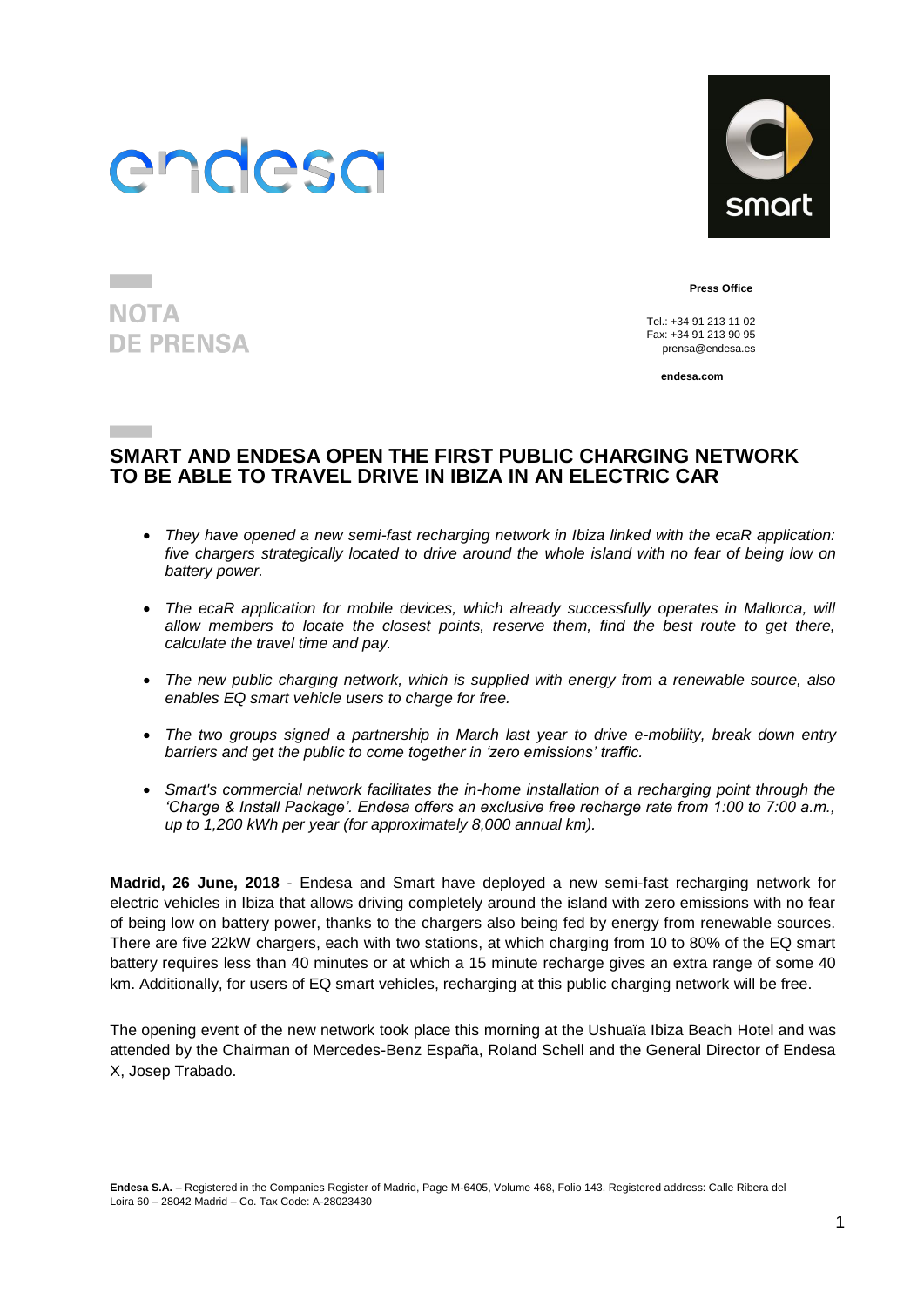# endesa

For Roland Schell 'Leading the transition from the heat engine to the electric vehicle is one of the fundamental priorities of Mercedes-Benz Cars. In fact, the Smart's firm commitment to this technology is such that as of 2020, it will only offer electric drive vehicles in Europe. Projects like the one that we are presenting today with the support of Endesa are the key to integrate this technology in the mobility habits of society'.

For his part, Josep Trabado has asserted that 'Endesa is firmly committed to the deployment of the electric vehicle, contributing a smart recharging infrastructure and supplying clean energy for new emission-free automobiles. It favours a higher efficiency of the electric system and a greater penetration in renewable energies. We have vast experience in the development and management of recharging and commissioning this network in Ibiza is one more step toward the electric vehicle being an even greater reality. It is fundamental to break down the entry barrier that presumes the fear of being low on battery power, and we are going to install 600 public-access charging points in three years. Additionally, having partners, such as Smart and the Palladium Group on this path, is unquestionably, quite a privilege'.

Within the philosophy of offering the customer a high standard of quality in a sustainable framework, both for its products, as well as its services, the Ushuaïa Ibiza Beach Hotel has installed four other chargers to handle recharging the fleet of 25 EQ Smart that the hotel uses to give its customers mobility.

All the chargers that are on the island are universal 22 kW. The user only has to download the free application from the *Endesa ecaR* club (available on Google Play and in the Apple App Store) to start to enjoy their experience with e-mobility easily, simply and with no worries.

The ecaR application is a pioneering initiative that Endesa kicked off in Mallorca in 2015, and which, now with the experience and success obtained, was extended to Ibiza:

 **No cash is needed to recharge: after registering in the ecaR service, it is only necessary to download the application, arrive at the recharge point, access it through the application and charge with no difficulties.** Also, in the event of not being registered in ecaR, it is possible to charge with no complications: you simply have to download the app and pay with a credit card, with no need to have a contract signed with Endesa. In this way universality of access to the network is assured.

 **Recharge reservation:** With the application it is possible to locate the closest charger, verify that it is free and reserve it. It also allows activating the GPS to take you to its exact location.

 **Full operation through mobile phone:** When you are in front of the recharge point, open it from the application and the charging starts. It is possible to interrupt the recharging from the mobile phone when you want and access all information on invoices, reservations, etc., with no need to have a physical RFID card.